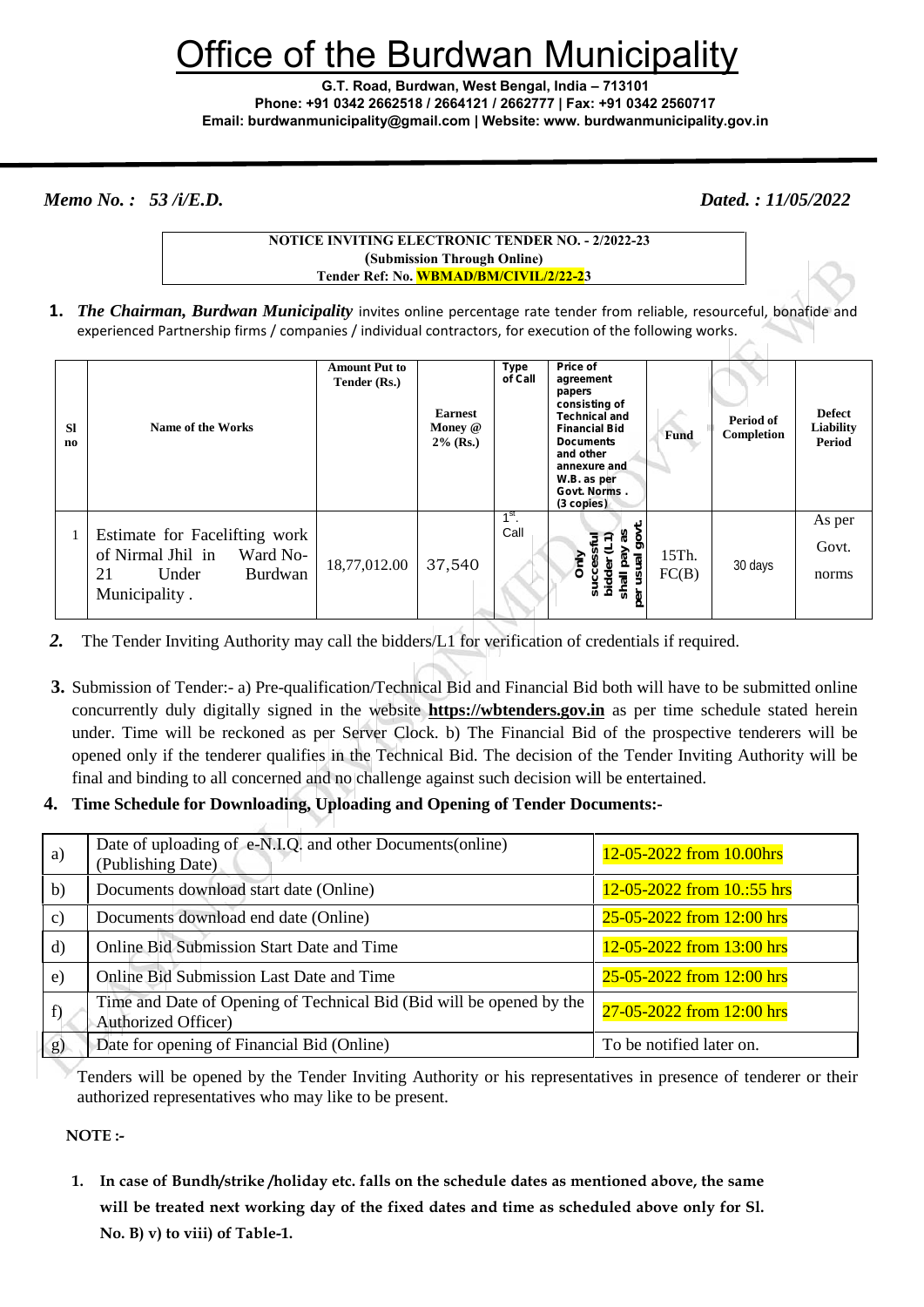2. **Scrutiny of technical proposal and recommendation thereafter and processing of Comparative Statement for acceptance etc. will be made by Engineering Department of Burdwan Municipality . Comparative Statement may be forwarded to the appropriate authority depending on the value of the work as applicable as per existing norms and guidelines of similar nature of works.**

#### **5. Eligibility criteria for the bidders:-**

#### **5.1 Requirement of Credentials:**

## **For 1 st Call of NIeT:**

a) Intending tenderers should produce credentials of a completed civil work of the minimum value of 40% of the estimated amount put to tender during 5 years prior to the date of issue of the tender notice from any Govt. /Semi Govt. / Govt. undertakings/Autonomous Bodies/ Statutory Bodies and Local Bodies.

Or

b) Intending tenderers should produce credentials of two similar nature of completed work, each of the minimum value of 30% of the estimated amount put to tender during 5 years prior to the date of issue of the tender notice;

Or

**c)** Intending tenderers should produce credentials of one single running work of similar nature which has been completed to the extent of 80% or more and value of which is not less than the desired value at (a) above;

In case of running works, only those tenderers who will submit the certificate of satisfactory running work from the concerned Executive Engineer or equivalent competent authority will be eligible for the tender. In the required certificate it should be clearly stated that the work is in progress satisfactory and also that no penal action has been initiated against the executed agency i.e. the tenderer.

#### **6. Scope of Work:-**

**i)** All items in the works schedules to be executed as per specification and as per direction of the TIA. Cleaning of sites to be done after completed of work in all respect.

ii) A security deposit @3% of every bill will be deducted as per G.O. no 201F(Y) dated 18.01.2021 of Finance Department or as per Govt. Order issued from time to time & the same will be released after guarantee Period.

## **7.a) List of common documents shall have to be uploaded by each tenderer at the time of submission of Tender through online:-**

- i) Income Tax Return (Any One of last 3 yrs)
- ii) Pan Card.
- iii) Professional Tax clearance certificate.
- iv) GST certificate.
- v) Trade License.
- vi) Technical Credential.
- vii) Work Order for the work in technical credential.
- viii) Payment certificate of the said work.
- ix) BOQ/Price Schedule of the said work.
- x) Declaration by the Tenderer must be filled up properly and the same must be scanned and uploaded. xi) **Earnest Money:-** The tenderer shall have to deposit the EMD through online mode only. No scan copy will be accepted. The requisite Earnest Money (As stated earlier) Deposit shall accompany with Bid Proposal, as specified in this NIeB shall be paid by online internet bank transfer or NEFT or RTGS *(Ref No.3975-F9Y) dated 28th July 2016 of Finance Department, Govt.of West Bengal)*\

#### **b) List of documents shall have to be uploaded by a Partnership Firm)**

- i) The power of Attorney for the firm for signing the tender by a partner.
- ii) Partnership Deed.

**8. Language of Tender: -** The tender shall be submitted in the prescribed form in English. All literatures and correspondence in connection with the tenders shall be in English.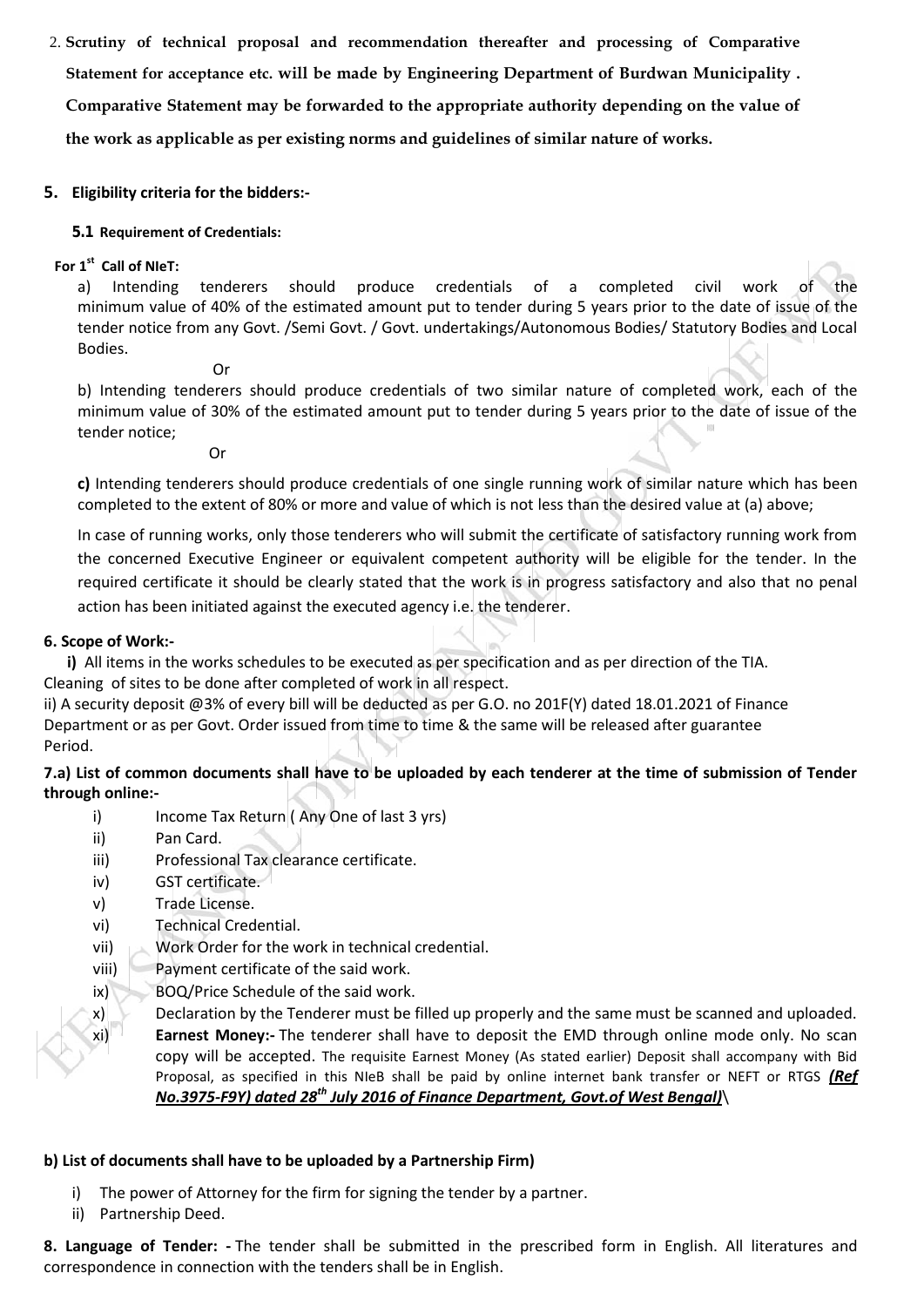**9. Others:-** The Tender Notice along with other documents like Tender Form No. 2911(ii), General Terms and Conditions, Special Terms and Conditions, Technical Specification, BOQ, Addendum and corrigendum etc. whatever documents uploaded by the department concerned thereto shall be part and parcel of the Tender.

**The tender inviting authority reserves the right to accept or reject any or all the tenders without assigning any reason what so ever.**

**10. Intending bidders are requested to visit** https://wbtenders.gov.in **check their e–mail regularly for any corrigendum / addendum for further information regarding to this e-NIT**.

Memo No.: 53 /1(9)/i/E.D. Dated.: 11/05/2022

Copy Forwarded for information and for favour of wide circulation to:

- 1. Vice Chairman, Burdwan Municipality
- 2. The Executive Officer, Burdwan Municipality
- 3. The Executive Engineer, MED, Burdwan Division, Burdwan.
- 4. The Finance officer, Burdwan Municipality.
- 5. I T co-ordinator, Burdwan Municipality to upload in the website of Burdwan Municipality
- 6. CA to The S.D.O. Sadar (North), Burdwan for his kind appraisal to authority.
- 7. The office Notice Board, Burdwan Municipality for wide circulation.
- 8. Relevant File, Eng. (Dev) Deptt. , Burdwan Municipality

**Chairman, Burdwan Municipality.**

# **INSTRUCTION TO BIDDERS**

Instruction / Guidelines for tenders for electronic submission of tenders online have been annexed for assisting the contractors to participate in e- tendering.

**1. Registration of Contractor: -** Any contractor willing to take part in the process of e – Tendering will have to be enrolled and registered with the Government e – Procurement system through logging on to **https://wbtenders.gov.in**. The contractor is to click on the link for e – Tendering site as given on the web portal.

**2.Digital Signature Certificate (DSC) :-** Each contractor is required to obtain a class - II or class – III Digital Signature Certificate (DSC) for submission of tenders from the approved service provider of the National Information's Centre (NIC) on payment of requisite amount details are available at the Web Site stated in Clause -1 of Guideline to Bidder. DSC is given as a USB e – Token.

**3. Collection of Tender documents: -** The contractor can search and download e-NIQ and Tender documents electronically from computer once he logs on to the website mentioned Clause 1 using the Digital Signature Certificate. This is the only mode of collection of Tender documents.

#### **4. Submission of Tenders:-**

**a)General process of submission:-** Tenders are to be submitted through online to the website stated in Cl. – 1 in two folders at a time for each work, one is Technical bid and other is Financial Bid before the prescribed date and time using the Digital Signature Certificates.

b)**Technical Bid:**- Technical Bid contain scanned copies of the followings further in two cover (folder).

#### **A-1. Statutory Cover Containing**

- i. e-NIQ (Download the e-NIQ and upload the same by digitally sign).
- ii. Scan Copy of Declaration as per prescribed format.

**N.B: Bidder must download Tender Form No-2911(ii), General Terms and Condition, Special Terms and Conditions, Technical Specifications, all other addendum, Corrigendum etc. whatever documents uploaded by the department in the web site under the e-NIQ and must go through carefully before quoting his rate.**

**Chairman, Burdwan Municipality.**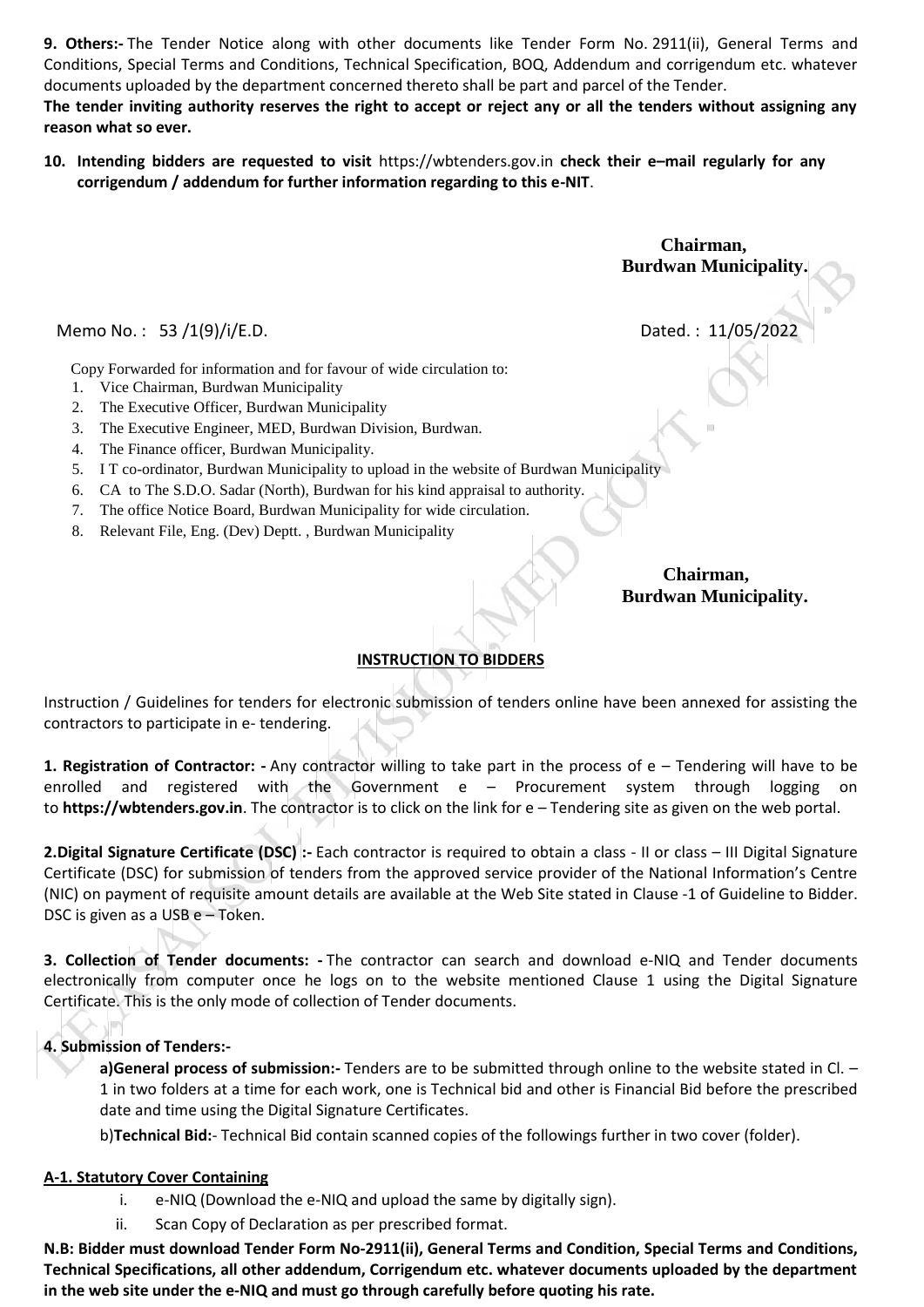## **A-2. Non Statutory/Technical documents Cover containing.**

- i. Income Tax Return ( Any One of last 3yrs )
- ii. Pan Card.
- iii. Professional Tax clearance certificate.
- iv. G.S.T Certificate.
- v. Trade License.
- vi. Technical Credential.
- vii. Work Order for the work in technical credential.
- viii. Payment certificate of the said work.
- ix. BOQ/Price schedule of the said work

**Note: Failure of submission of any of the above mentioned documents (as stated in A- 1 and A- 2) may render the tender liable to summarily rejected for both statutory and non statutory cover. c) Financial Bid:-**

i) The financial bid should contain the following documents in one cover (folder) i.e. Bill of Quantities (BOQ). The contractor is to quote the rate through on line in the space marked for quoting rate in the BOQ.

i) Only downloaded copies of the above documents are to be uploaded, virus scanned and digitally signed by the contractor.

## **6. THE ABOVE STATED NON STATUTORY / TECHNICAL DOCUMENTS SHOULD BE ARRANGED IN THE FOLLOWING MANNER.**

| SI. | Category       | Sub-Category           | <b>Details</b>                                              |  |
|-----|----------------|------------------------|-------------------------------------------------------------|--|
| No. | <b>Name</b>    | Description            |                                                             |  |
| А.  | Certificates   | Certificates           | i) Pan Card                                                 |  |
|     |                |                        | ii) Professional Tax clearance certificate.                 |  |
|     |                |                        | iii) GST Certificate.                                       |  |
|     |                |                        | iv) Acknowledgement of IT Return (Any One of last 3 years.) |  |
| В.  | Company        | <b>Company Details</b> | i) Trade License                                            |  |
|     | <b>Details</b> |                        | ii) Partnership Deed,                                       |  |
| C.  | Credential     | Credential             | i) Credential, Work Order, Payment certificate, Completion  |  |
|     |                |                        | Certificate.                                                |  |

Click the check boxes beside the necessary documents in the My Document list and then click the tab "Submit Non Statutory Documents" to send the selected documents to Non Statutory folder. Next Click the tab "Click to Encrypt and upload" and then click the "Technical" Folder to upload the Technical Documents

# **6. Opening and Evaluation of Tender:- Opening of Technical Bid:**

i) Technical bid will be opened by the Tender Inviting Authority or his representatives. Intending tenderer may remain present if they so desire. Statutory Cover (folder) would be opened first and if found in order and correct Non Statutory Cover (folder) will be opened. If there is any deficiency in the Statutory and Non statutory documents the tender will summarily be rejected.

ii) Decrypted (transformed in to readable formats) documents of the non-statutory cover will be downloaded and handed over to the evaluation committee.

iii) List of technically qualified tenderers would be uploaded in due course.

*NB: While evaluation, Tender Inviting Authority may summon of the tenderers and seek clarification/ information or additional documents or original hard copy of any of the documents already submitted and if they are not produced within the stipulated time frame, their bid will liable for rejection.*

#### **Opening and evaluation of Financial Bid:**

i) Financial bid of tenderers declared technically eligible by the Tender Inviting Authority will be opened electronically from the web portal on the prescribed date and time.

#### **7. Penalty for suppression / distortion of facts:**

Submission of false document by tenderer is strictly prohibited.

**Chairman, Burdwan Municipality.**